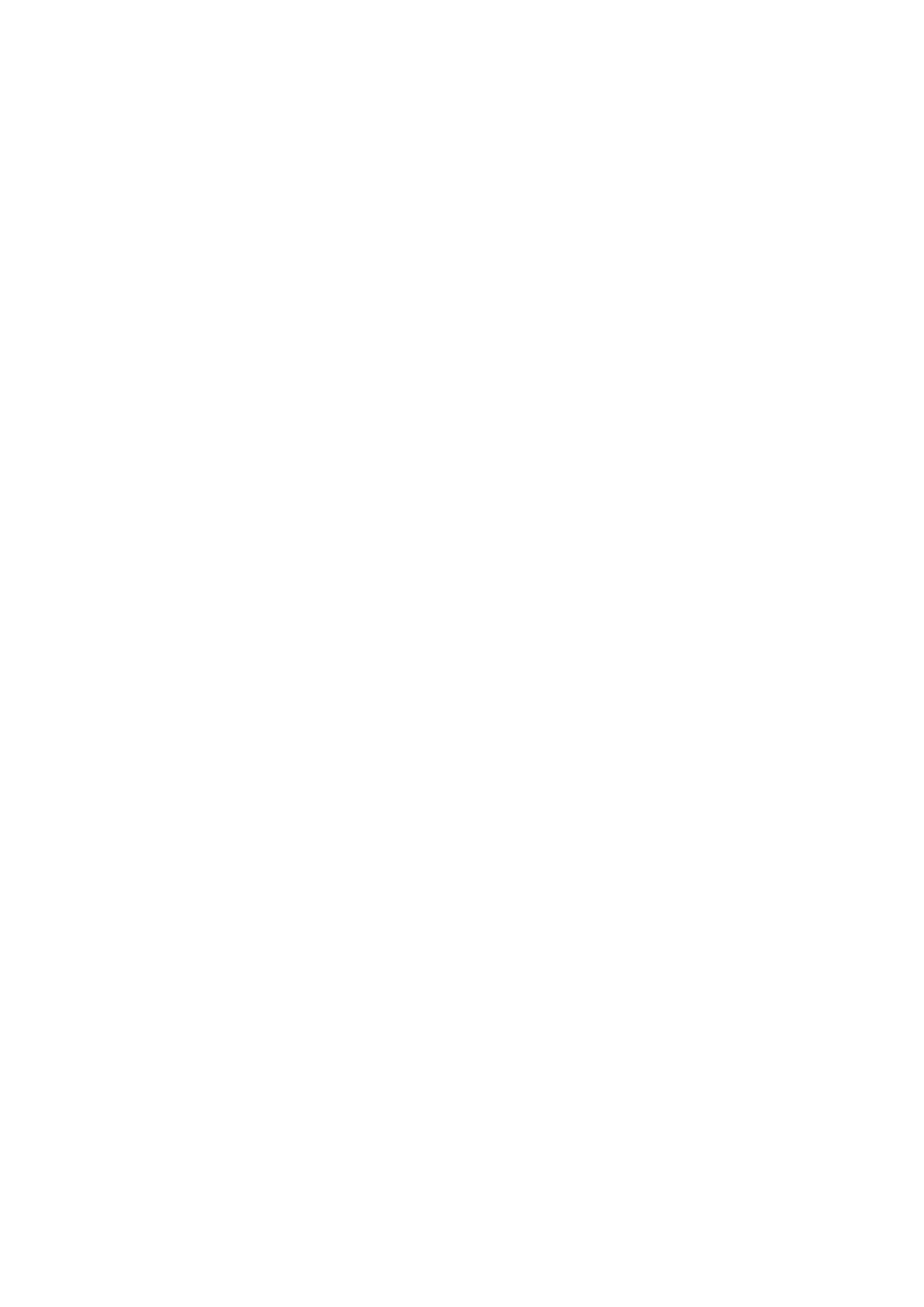# **Domestic Abuse (Safe Leave) Bill**

[AS AMENDED AT CONSIDERATION STAGE]

# **CONTENTS**

- 1. Safe leave for victims of domestic abuse
- 2. Reports<br>3. Guidanc
- Guidance
- 4. Power to make consequential etc. provision
- 5. Commencement<br>6. Short title
- Short title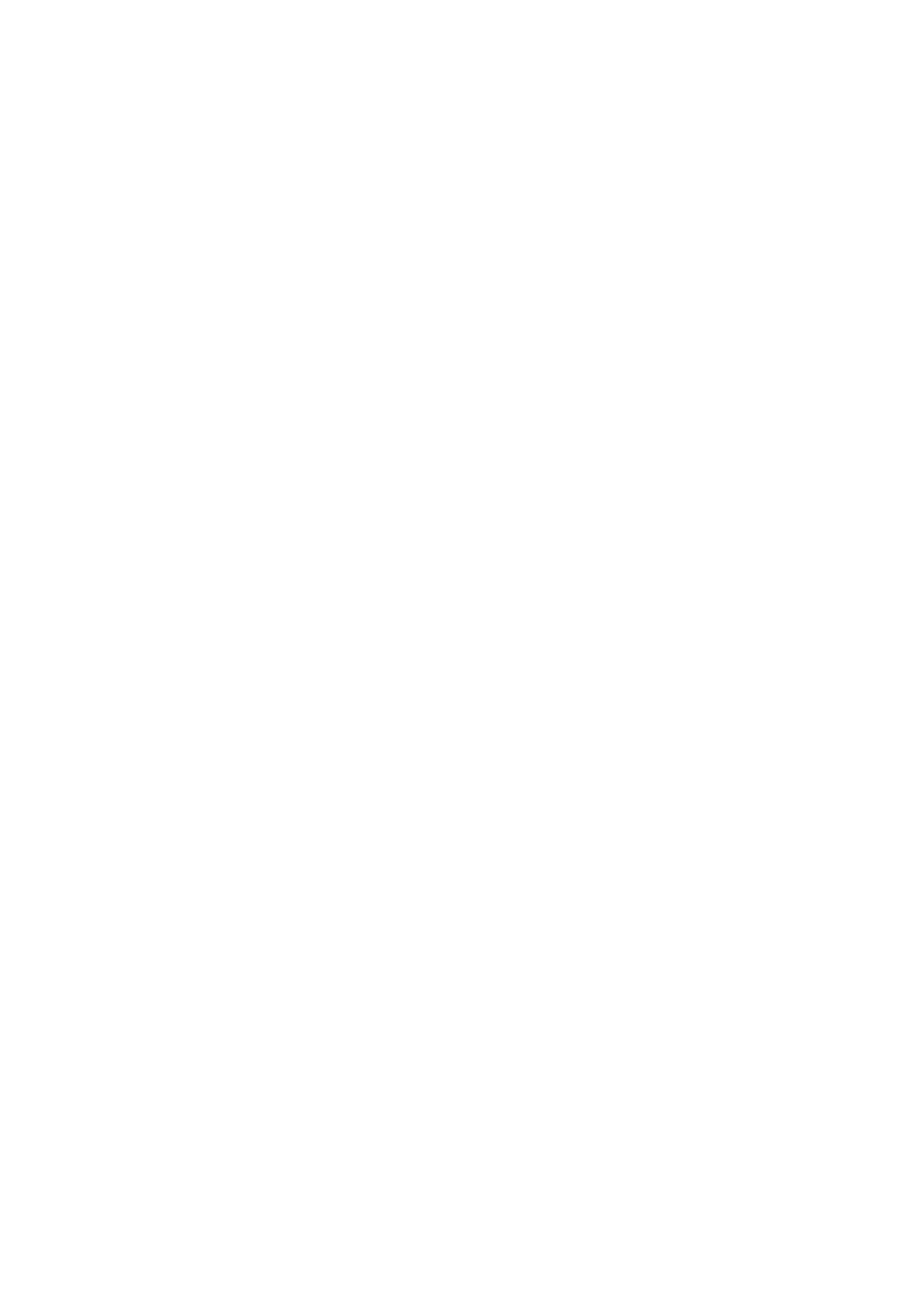#### A

# **BILL**

### TO

Make provision for an entitlement to paid safe leave for victims of domestic abuse; and for connected purposes.

E IT ENACTED by being passed by the Northern Ireland Assembly and assented to by Her Majesty as follows:

#### **Safe leave for victims of domestic abuse**

**1.—**(1) After Article 112EF of the Employment Rights (Northern Ireland) Order 1996 insert—

#### "CHAPTER 5

### DOMESTIC ABUSE SAFE LEAVE

#### **Domestic abuse safe leave**

112EG.—(1) The Department must make regulations entitling an employee who is a victim of domestic abuse to be absent from work on leave under this Article for the purpose of dealing with issues related to the domestic abuse (referred to in this Chapter as "safe leave").

(2) For the purposes of this Chapter, an employee is a victim of domestic abuse if—

- (a) the employee is being, or has been, subjected to abusive behaviour by a person to whom the employee is connected, and
- (b) such other conditions as may be specified are satisfied.

(3) The regulations must include provision as to the meaning of being subjected to abusive behaviour, and as to the criteria for being connected to another person, for the purposes of paragraph (2); and the regulations may do so by reference to provisions of the Domestic Abuse and Civil Proceedings Act (Northern Ireland) 2021 or by applying other statutory provisions (with or without modifications).

10

15

20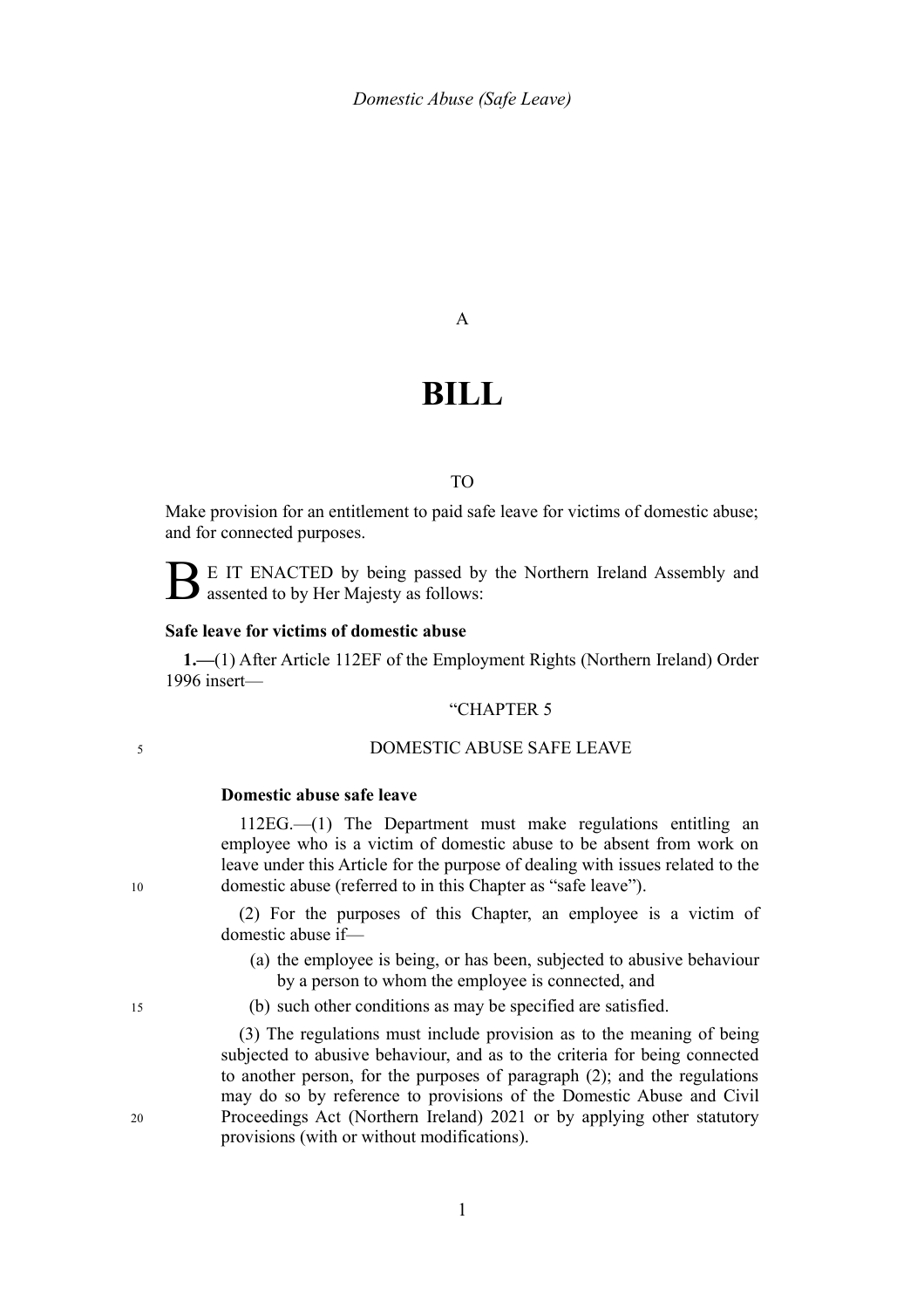(4) Issues related to domestic abuse for the purposes of paragraph (1) include, but are not limited to—

- (a) obtaining legal advice and pursuing legal proceedings and remedies;
- (b) finding alternative accommodation;
- (c) taking advantage of healthcare (including mental health care);
- (d) obtaining welfare support;
- (e) protecting family members; and
- (f) such other matters as may be specified in the regulations.

(5) The regulations must, in particular, include provision ensuring that the period of safe leave to which an employee who is a victim of domestic abuse is entitled is at least 10 days in each leave year (whether or not taken as a single continuous period), with "leave year" having the meaning given in, and being calculated in accordance with, the regulations.

(6) The regulations may make provision about how safe leave is to be taken; and, in particular, the regulations may—

- (a) attach conditions, or enable an employer to attach reasonable conditions, in respect of entitlement to safe leave (including as to when it may be taken);
- (b) require an employee to give such notice (if any) as is reasonably practicable before taking safe leave.

(7) The regulations may not impose conditions, or enable an employer to impose conditions, about length of service for eligibility for safe leave.

#### **Rights during and after safe leave**

112EH.—(1) Regulations under Article 112EG must provide—

- (a) that an employee who is absent on safe leave is entitled, for such purposes and to such extent as may be specified, to the benefit of the terms and conditions of employment which would have applied but for the absence;
- (b) that an employee who is absent on safe leave is bound, for such purposes and to such extent as may be specified, by obligations arising under those terms and conditions (except in so far as they are inconsistent with paragraph (1) of that Article); and
- (c) that an employee who is absent on safe leave is entitled to return from leave to a job of a specified kind (but this is subject to Article  $112EI(1)$ ).
- (2) In paragraph  $(1)(a)$ , "terms and conditions of employment" includes—
	- (a) terms and conditions about remuneration, and
	- (b) any other matters connected with an employee's employment whether or not they arise under the contract of employment.

(3) Provision under paragraph (1)(a) must, in particular, provide that it is for the employer of an employee who is absent on safe leave to pay the employee remuneration in respect of the period of safe leave.

40

5

10

15

20

 $25$ 

30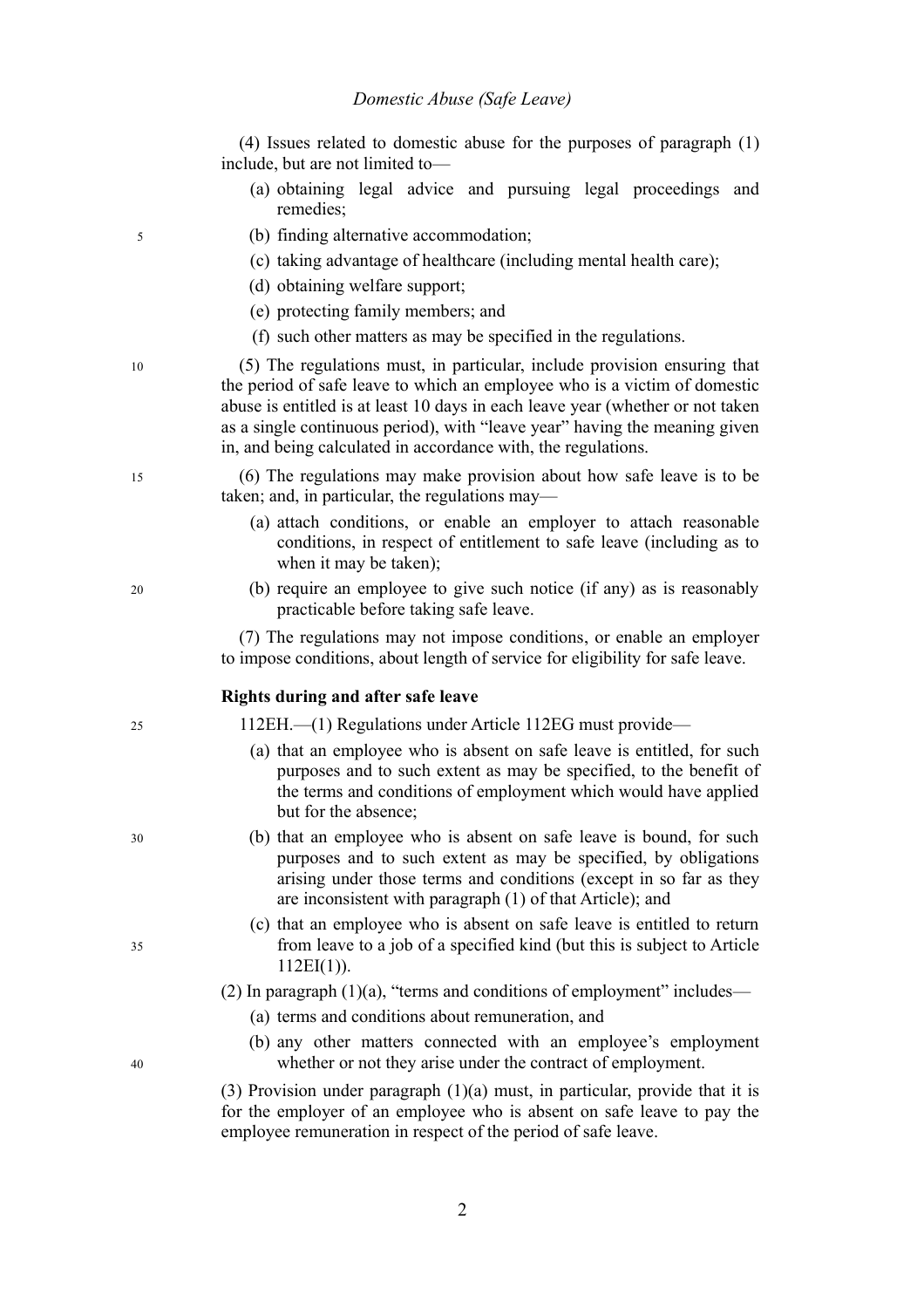#### *Domestic Abuse (Safe Leave)*

(4) The reference in paragraph  $(1)(c)$  to absence on safe leave includes, where appropriate, a reference to a continuous period of absence attributable partly to safe leave and partly to any one or more of the following—

- (a) maternity leave;
- (b) paternity leave;
- (c) adoption leave;
- (d) shared parental leave; and
- (e) parental leave.

(4) Regulations under Article 112EG may make provision, in relation to the right to return mentioned in paragraph (1)(c), about—

- (a) seniority, pension rights and similar rights; and
- (b) terms and conditions of employment on return.

#### **Special cases**

112EI.—(1) Regulations under Article 112EG may make provision about—

- (a) redundancy, or
- (b) dismissal (other than by reason of redundancy),
- during a period of safe leave.

(2) Provision by virtue of paragraph (1) may include provision requiring an employer to offer alternative employment.

#### **Enforcement**

112EJ.—(1) Regulations under Article 112EG may make provision for the consequences of—

- (a) the prevention or attempted prevention by an employer of the exercise by an employee of the entitlement to be absent from work on safe leave;
- (b) a failure by the employer to comply with the requirement to pay remuneration by virtue of Article 112EH(3);
- (c) a failure to comply with any other provision of the regulations.

(2) Provision under paragraph (1) may, in particular—

- (a) enable an employee to present a complaint to an industrial tribunal, and
- (b) include provision as to the remedies available to an industrial tribunal where it finds a complaint presented by virtue of this Article to be well-founded.

(3) Provision under paragraph (1) made in connection with provision under Article 112EI(1) may include provision for a dismissal to be treated as unfair for the purposes of Part 11.

3

25

5

10

15

20

35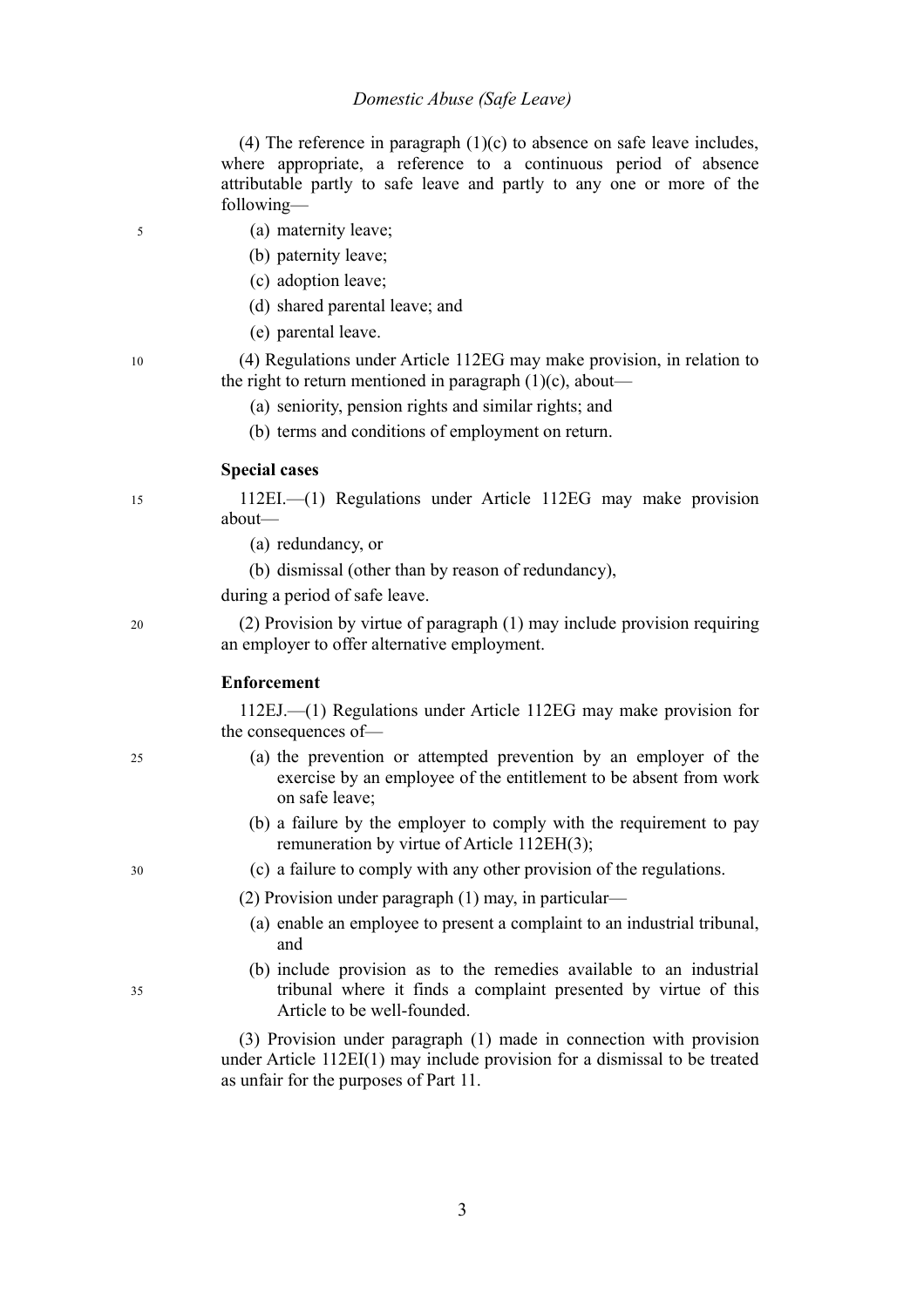### **Workers**

112EK. Regulations under Article 112EG must extend the right to safe leave to workers who are not employees; and for that purpose the regulations—

- (a) may make provision applying, modifying or excluding a provision of the regulations, in such circumstances as may be specified and subject to any conditions specified, in relation to a worker;
- (b) may, so far as is necessary for the purpose of making provision by virtue of sub-paragraph (a), make provision applying, modifying or excluding a provision of this Order; and
- (c) may make provision similar to a provision of or under Article 67K.

#### **Chapter 5: supplemental**

112EL. Regulations under Article 112EG may—

- (a) make provision about notices to be given and other procedures to be followed by employees and employers;
- (b) make provision requiring employers or employees to keep records;
- (c) make special provision for cases where an employee has a right that corresponds to a right under Article 112EG and that arises under the person's contract of employment or otherwise;
- (d) make provision modifying the effect of Chapter 4 of Part 1 (calculation of a week's pay) in relation to an employee who is or has been absent from work on safe leave;
- (e) make provision applying, modifying or excluding a statutory provision, in such circumstances as may be specified and subject to any conditions which may be specified, in relation to a person entitled to take safe leave;
- (f) make consequential provision.".

(2) In Article 251(1A) of that Order (regulations that are subject to approval by the Assembly), after "112BAA," insert "112EG,".

#### **Reports** 30

**2.—**(1) The Department for the Economy must, in so far as it is practicable for the Department to do so, make a report on the operation of regulations under Article 112EG of the Employment Rights (Northern Ireland) Order 1996—

- (a) as soon as practicable after the first anniversary of the commencement of the first regulations under that Article, and
- (b) at least once in every three years after the making of the previous report on the operation of the regulations.

(2) The Department must publish each report made under this section and lay a copy of it before the Assembly.

(3) In making a report under this section, the Department must consult such persons or organisations as it considers appropriate.

15

10

5

20

25

40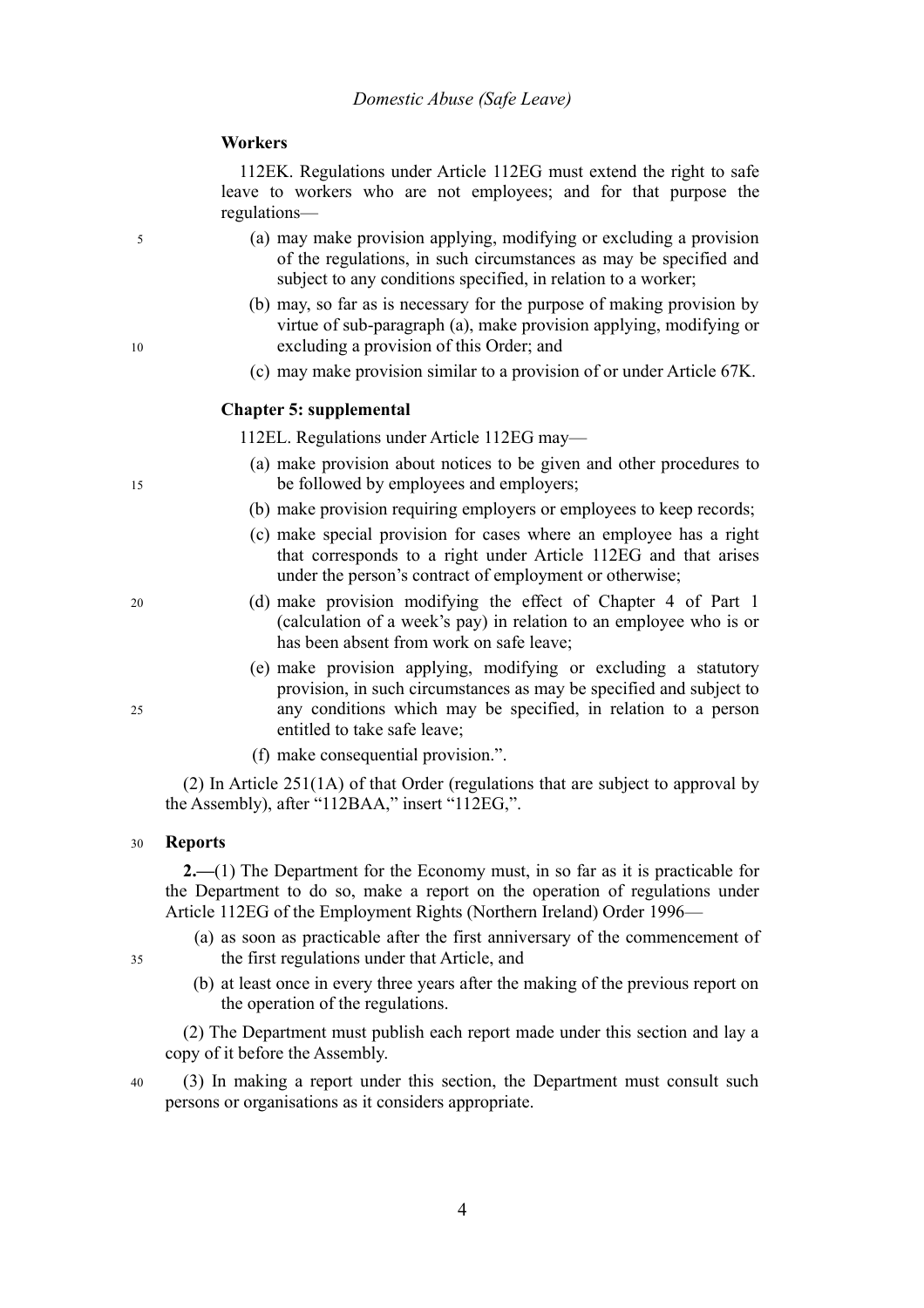### **Guidance**

5

**3.—**(1) The Department for the Economy must issue guidance about the implementation or application of a provision of regulations under Article 112EG of the Employment Rights (Northern Ireland) Order 1996.

(2) The Department must review the guidance from time to time and issue revised guidance where the Department thinks it appropriate.

### **Power to make consequential etc. provision**

**4.—**(1) The Department for the Economy may by regulations make provision in consequence of, or for giving full effect to, this Act.

- (2) Regulations under this section may— 10
	- (a) amend, repeal, revoke or otherwise modify a provision of the Employment Rights (Northern Ireland) Order 1996 (including a provision inserted by this Act) or any other statutory provision (within the meaning of section 1(f) of the Interpretation Act (Northern Ireland) 1954));
- (b) include transitional, transitory or saving provision in connection with the coming into operation of provision made by the regulations. 15

(3) Regulations under this section are subject to negative resolution, except as mentioned in subsection (4).

(4) Regulations under this section which contain (whether alone or with other provision) provision that amends the text of Northern Ireland legislation or an Act of Parliament are not to be made unless a draft of the regulations has been laid before, and approved by resolution of, the Assembly. 20

(5) The power conferred by this section is not restricted by any other provision of this Act.

#### **Commencement**  $25$

**5.—**(1) Sections 1 to 3 come into operation on such day or days as the Department for the Economy may by order appoint.

(2) The other provisions of this Act come into operation on the day after Royal Assent.

(3) An order under this section may make such transitory or transitional provision, or savings, as the Department considers necessary or expedient.  $30$ 

### **Short title**

**6.** This Act may be cited as the Domestic Abuse (Safe Leave) Act (Northern Ireland) 2022.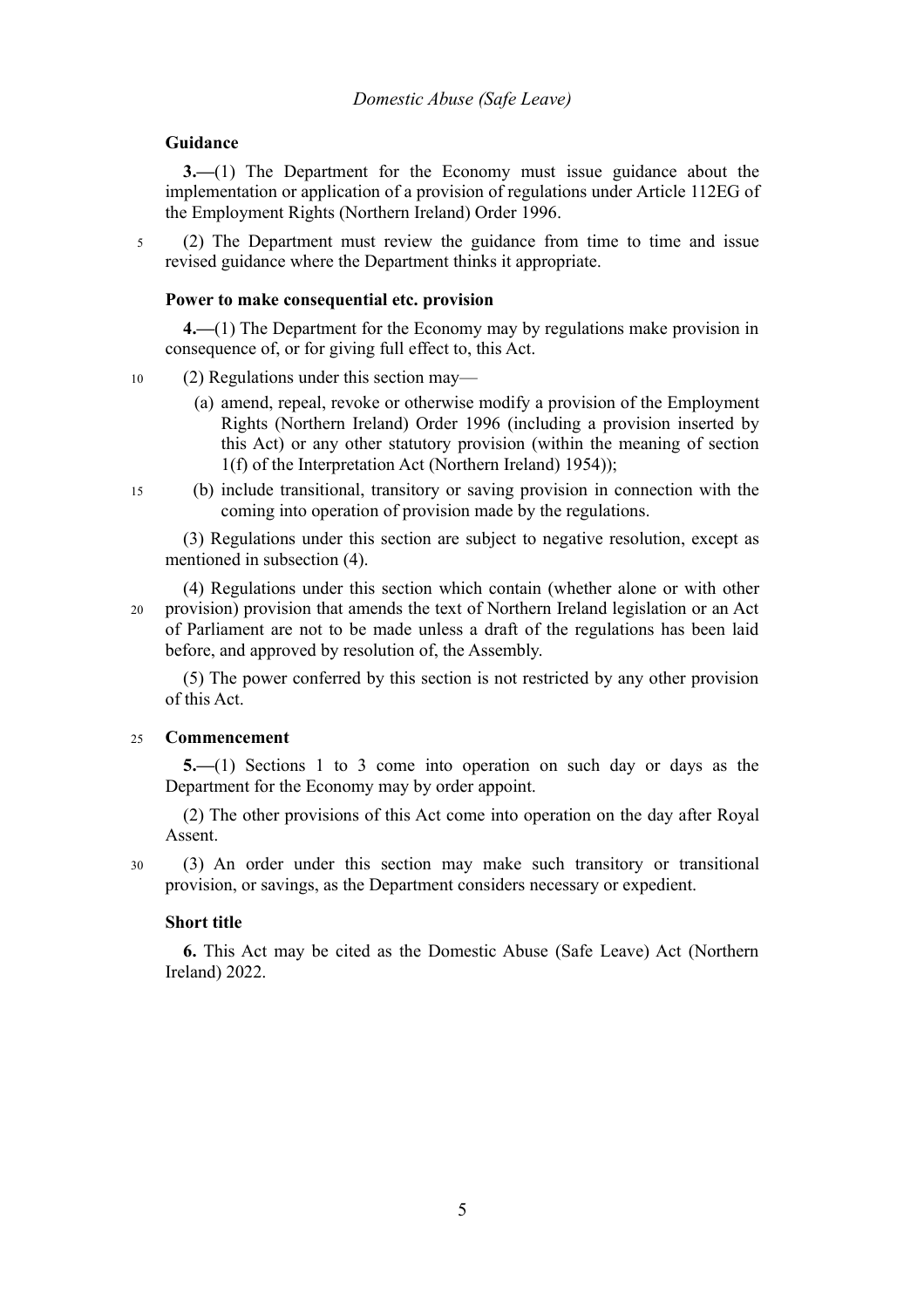# **Domestic Abuse (Safe Leave) Bill**

# [AS AMENDED AT CONSIDERATION STAGE]

A Bill to make provision for an entitlement to paid safe leave for victims of domestic abuse; and for connected purposes.

Introduced by: Miss Rachel Woods On: 19 October 2021

As amended at Consideration Stage: 9 March 2022

Bill Type: Non-Executive Bill

## **ACCOMPANYING DOCUMENTS An Explanatory and Financial Memorandum is printed separately as NIA Bill 41/17-22 EFM - REVISED.**